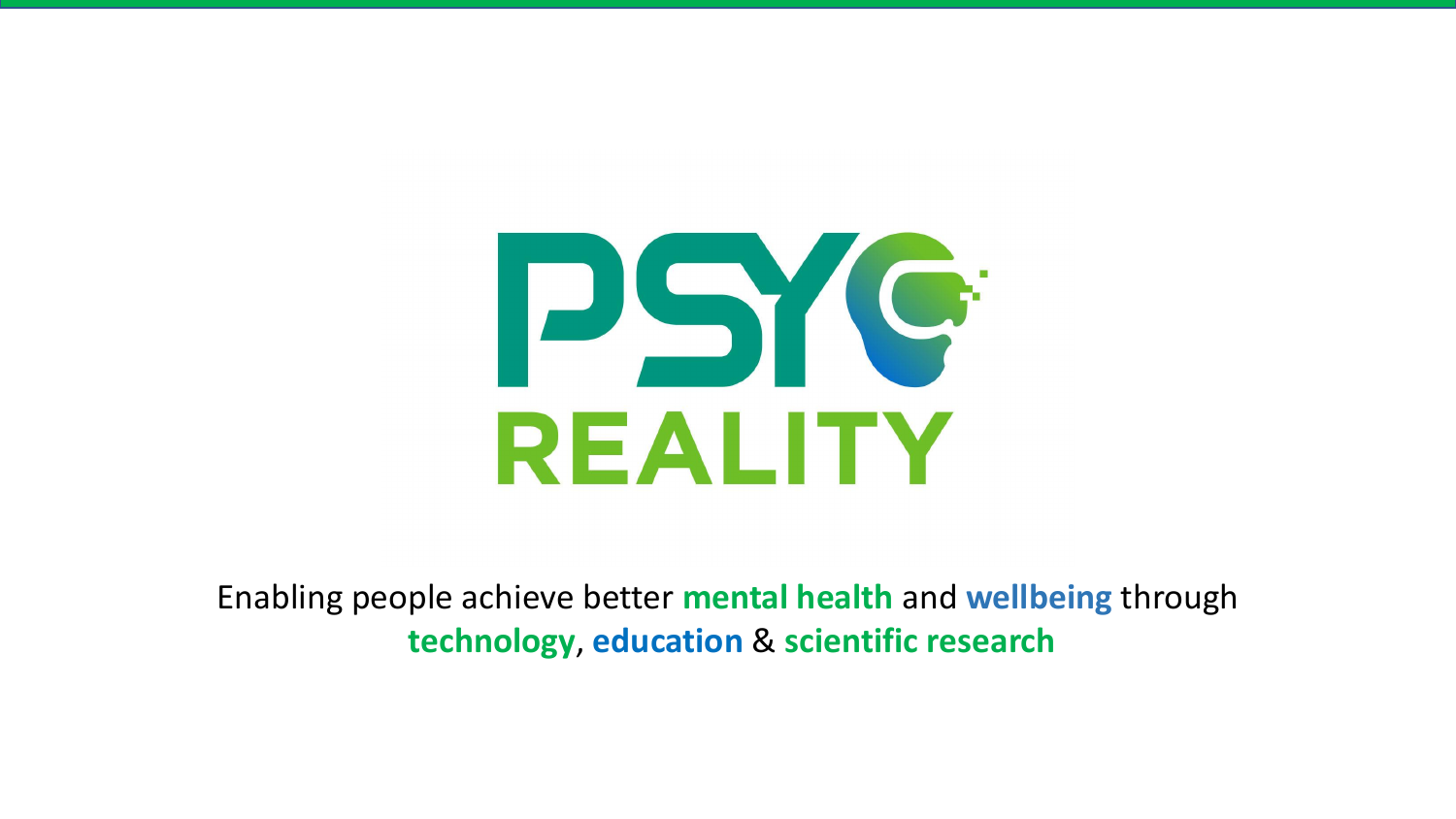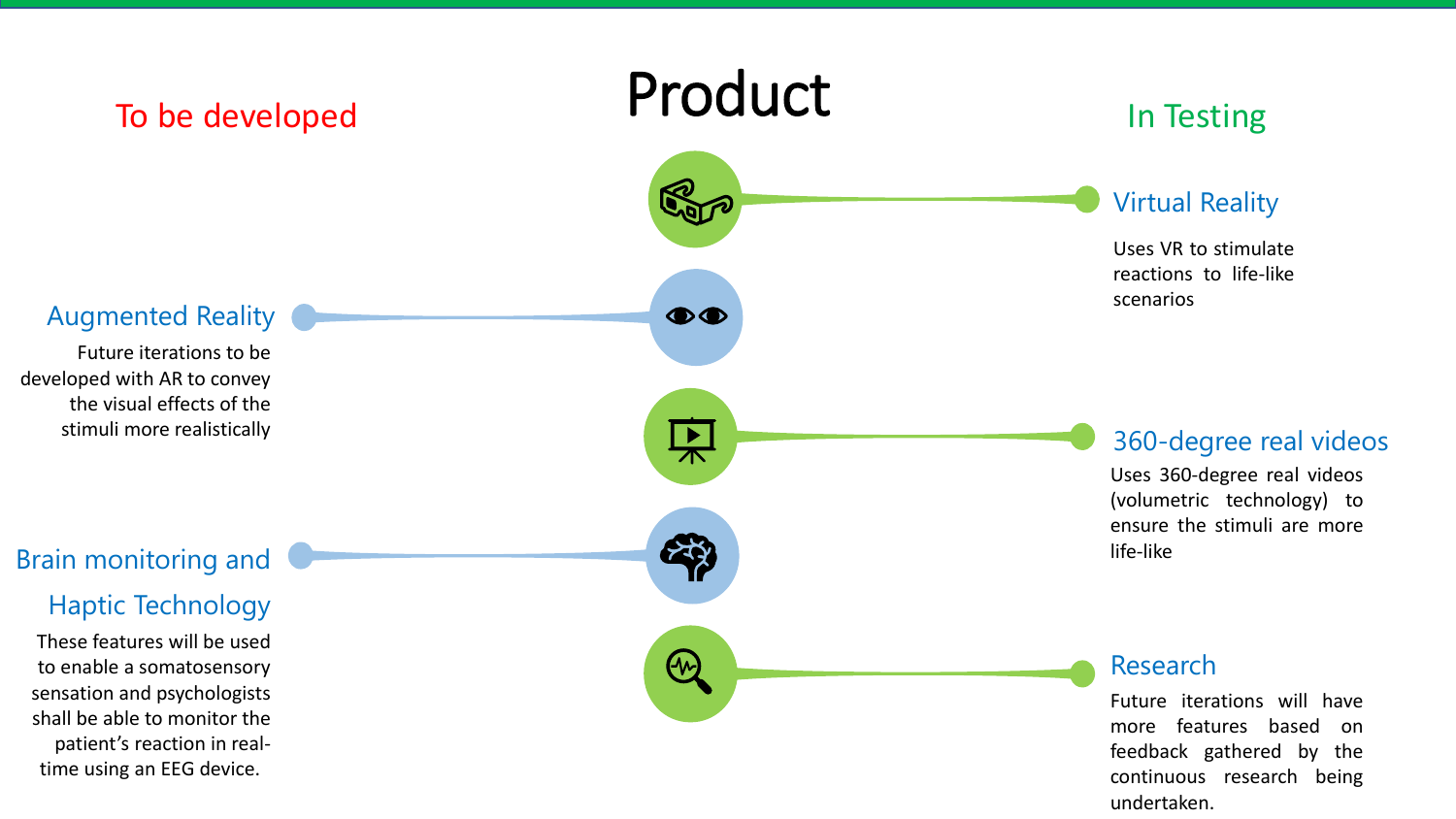## Process –a patient's view



**Step 1** A patient provides his/her details for registration. An appointment is scheduled for the patient.



**Step 2**

In the initial meetings with the psychologist, the patient is diagnosed through offline channels (dialogue and questionnaires).



Prior to the treatment session, the patient is connected to biosensors and his/her vital paremeters are noted by the psychologist.



**Step 4** The patient puts on the VR goggles



**Step 5** The VR displays the fear-inducing stimuli and the patient is treated using VRET.